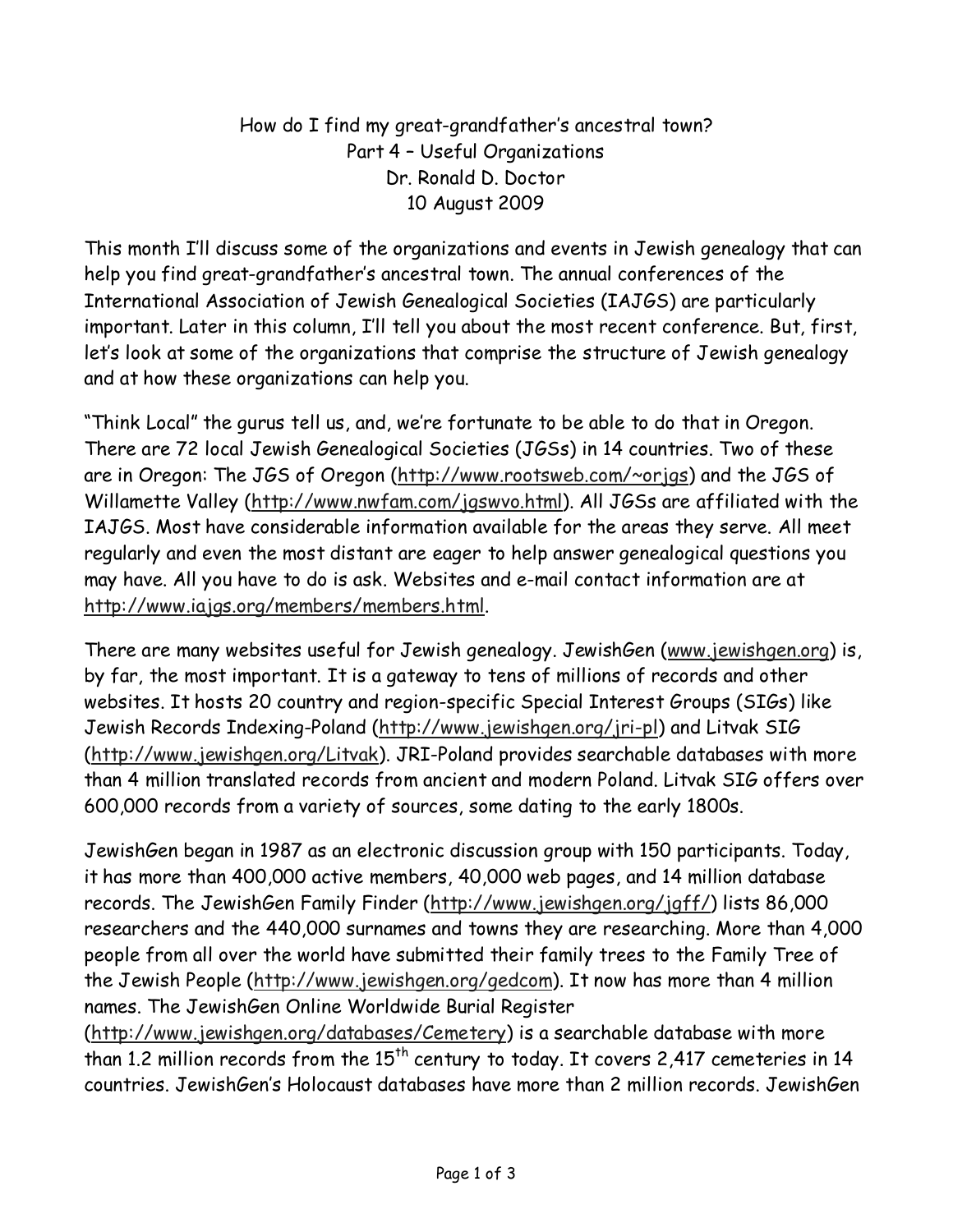offers online courses in basic and intermediate Jewish genealogy. They have had 14 classes with more than 800 students. The classes always are oversubscribed within a day after announcement.

This is only the "tip of the iceberg". JewishGen has many more important features. With all these resources, and a fairly complex structure, JewishGen can be pretty intimidating. The best way to find out what is there and how to use it is to take a few minutes to read the JewishGen FAQ (http://www.jewishgen.org/InfoFiles/FAQ.html). Many other organizations, online and physical, provide even more information. I'll describe the most important of these resources in future columns.

All of this coalesces in the annual IAJGS Conference on Jewish Genealogy. This year the 29<sup>th</sup> Conference was held in Philadelphia, 2-7 August. From Sunday through Friday, the program was jam-packed with 8 concurrent presentations in 6 time slots from 8:15 am through 6:15 pm daily, in addition to breakfast, lunch and evening sessions, and special workshops. There were 282 sessions presented by 140 people, plus 55 film screenings at a Jewish film festival, 21 book signings and 29 exhibitors. A Resource Room offered free access to many databases, expert assistance for researchers, and translators to help make sense of foreign language documents. There was something for everyone, from beginners to specialists. (Ten sessions and several workshops were devoted to beginners.)

Most sessions focused on research in specific regions and countries. Every major Jewish geographic area was covered. There was a significant increase in sessions devoted to DNA, genetics, and Jewish genetic diseases. DNA testing is the hot new area for confirming or rejecting possible relationships between people. New technology also was a hot topic.

Father Patrick Desbois, a French Catholic Priest, was the keynote speaker. His talk, "Holocaust by Bullets: A Priest's journey to uncover the truth behind the murder of 1.5 Million Jews", was moving and informative. Father Desbois and his team travel to the small villages of Eastern Europe trying to identify mass burial sites where the Nazis and their collaborators murdered Jews from 1941 to 1944. He does this by interviewing elderly villagers who were children at the time. The villagers open up to Father Desbois, providing previously untold eyewitness accounts of the mass murders, and, in the process, give names to previously unknown Holocaust victims. When a mass grave is identified, Father Desbois' team honors the victims with proper burials and brings their long untold stories to life. Father Desbois' book, "The Holocaust by Bullets" tells the story of this effort. For more information, visit his website, www.yahadinunum.org.